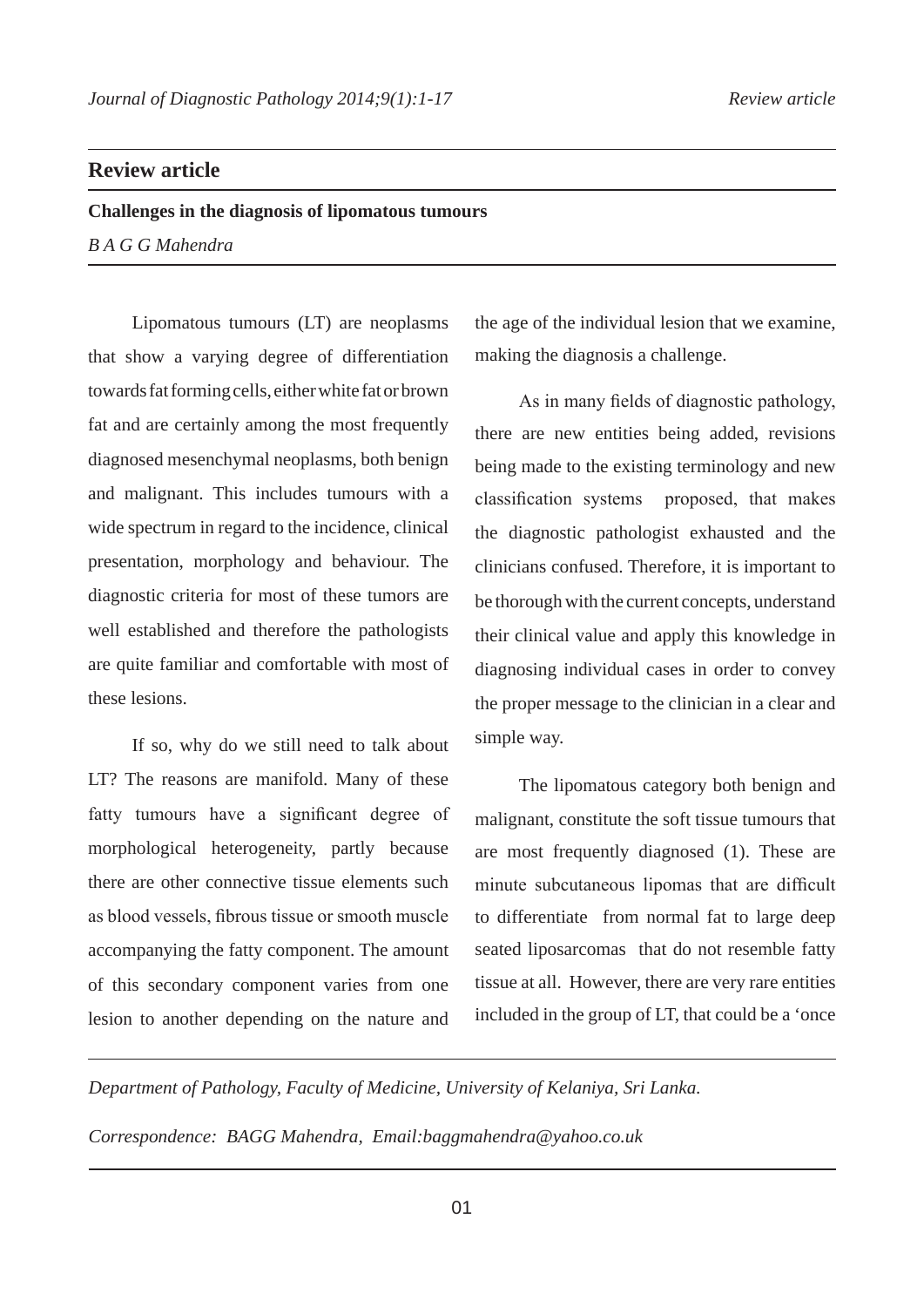in life-time event' for a diagnostic pathologist. It is important to be aware of these rare entities to prevent diagnostic pitfalls and the possible over treatment or under treatment.

In comparison with the non-lipomatous soft tissue tumours, histochemistry and immunohistochemistry play a relatively lesser role in the diagnostic work up of LT. Traditional evaluation of haematoxylin and eosin stained sections combined with careful clinical and radiological evaluation remains the basis of diagnosis in most of the cases. In the last two decades the technical evolution has brought powerful investigational and diagnostic tools to the field of surgical pathology.

Cytogenetic and molecular genetic studies have identified characteristic profiles of fatty tumours giving an insight into the biological behaviour of these tumours (Table 1) (2). This has given a new insight into the biological relationship between different morphologic variants and helped to support the accuracy of morphological classification.

| <b>Tumor</b> type                                             | <b>Chromosomal aberration</b>                                                                                                                                             | <b>Molecular event</b>                                                                                    |
|---------------------------------------------------------------|---------------------------------------------------------------------------------------------------------------------------------------------------------------------------|-----------------------------------------------------------------------------------------------------------|
| Lipoma                                                        | $t(3;12)(q27-28;q13-15)$<br>$t(9;12)(p22;q13-15)$<br>$t(2;12)(q37;q13-15)$<br>$t(5;12)(q32-33;q13-15)$<br>$t(12;13)(q13-15;q12)$<br>6p21-23 rearrangement<br>13q deletion | HMGA2-LPP<br>HMGA2-NFIB<br>HMGA2-CXCR7<br>HMGA2-EBF1<br>HMGA2-LHFP<br>HMGA1<br>rearrangement<br>Not known |
| Chondroid lipoma                                              | t(11;16)(q13;p13)                                                                                                                                                         | C11of95-MKL2                                                                                              |
| Spindle cell/pleomorphic lipoma                               | 13q and/or 16q deletions                                                                                                                                                  | Not known                                                                                                 |
| Hibernoma                                                     | 11q13 rearrangement                                                                                                                                                       | MEN1, PPP1A deletion                                                                                      |
| Lipoblastoma                                                  | 8q11-13 rearrangement                                                                                                                                                     | PLAG1 rearrangement                                                                                       |
| Atypical lipomatous tumor/<br>well differentiated liposarcoma | Ring/giant marker<br>chromosome<br>$(12q13-15$ amplification)                                                                                                             | HMGA2 amplification<br>MDM2, CDK4, CPM,                                                                   |

**Table1. Chromosomal aberrations and associated molecular events in adipocytic tumors (2)**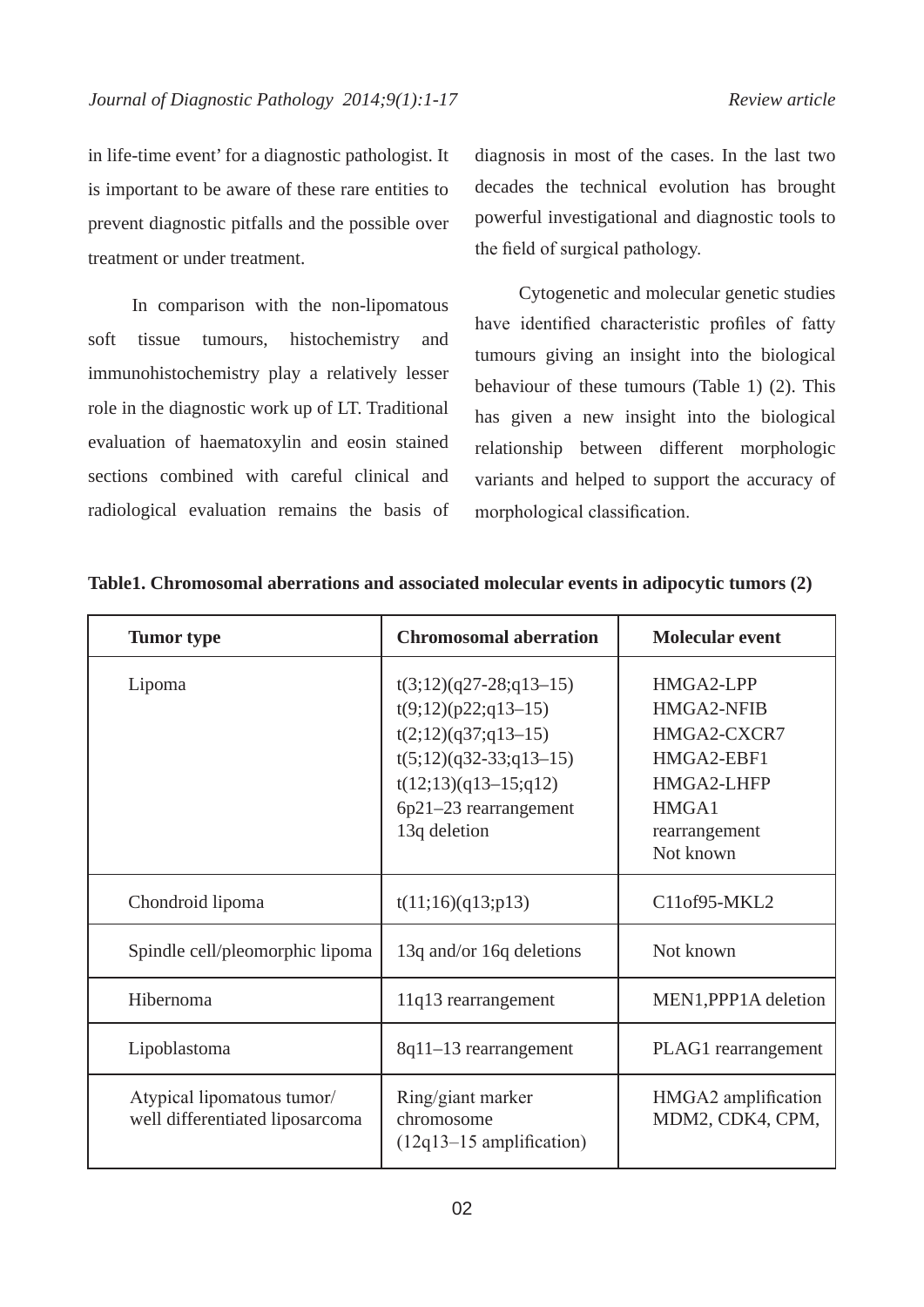| Dedifferentiated liposarcoma  | Ring/giant marker<br>chromosome*<br>$(12q13-15$ amplification) | HMGA2 amplification<br>MDM2, CDK4, CPM, |
|-------------------------------|----------------------------------------------------------------|-----------------------------------------|
| Myxoid/round cell liposarcoma | t(12;16)(q13;p11)<br>t(12;22)(q13;q12)                         | <b>FUS-DDIT3</b><br>EWSR1-DDIT3         |
| Pleomorphic liposarcoma       | Complex karyotype                                              | Not known                               |

\*Dedifferentiated liposarcoma may contain complex aberrations in addition to ring or giant marker chromosomes

Hopefully in the future, clinical decisions will increasingly be based on a combination of histological criteria and specific molecular/ cytogenetic aberrations. Furthermore, in certain tumours, identification of new molecular targets has opened the avenues for new therapeutic tools (3).

This brief overview certainly does not attempt to summarize all the current views of LT, but rather, highlights some of the important diagnostic problems both in benign and malignant LT and discusses the classification and terminology in liposarcomas.

It is useful to begin this review with a brief discussion of the lipoblast (LB) as this is a key histological feature sought in the diagnosis of LT.

#### **Lipoblast (LB)**

The LB is a neoplastic cell that to some

extent recapitulates the differentiation cascade of normal fat (4). The primitive LB arises as a spindled cell that closely resembles a fibroblast. These spindled cells that have ample endoplasmic reticulum slowly acquire fat droplets, first at the poles of the cell and later throughout the cytoplasm. As fat accumulates in the cytoplasm, the cell loses its endoplasmic reticulum and assumes a round shape. Gradually, the nucleus becomes indented and pushed to one side of the cell. Further accumulation of fat gives rise to the mature adipocyte. In addition, pleomorphic cells with the features of LB can be identified in LS, but these cells have no equivalent in the differentiation sequence of normal fat (Fig.1). The task for the pathologist is to decide at what point in the differentiation scheme the cell becomes sufficiently diagnostic to warrant the designation "LB."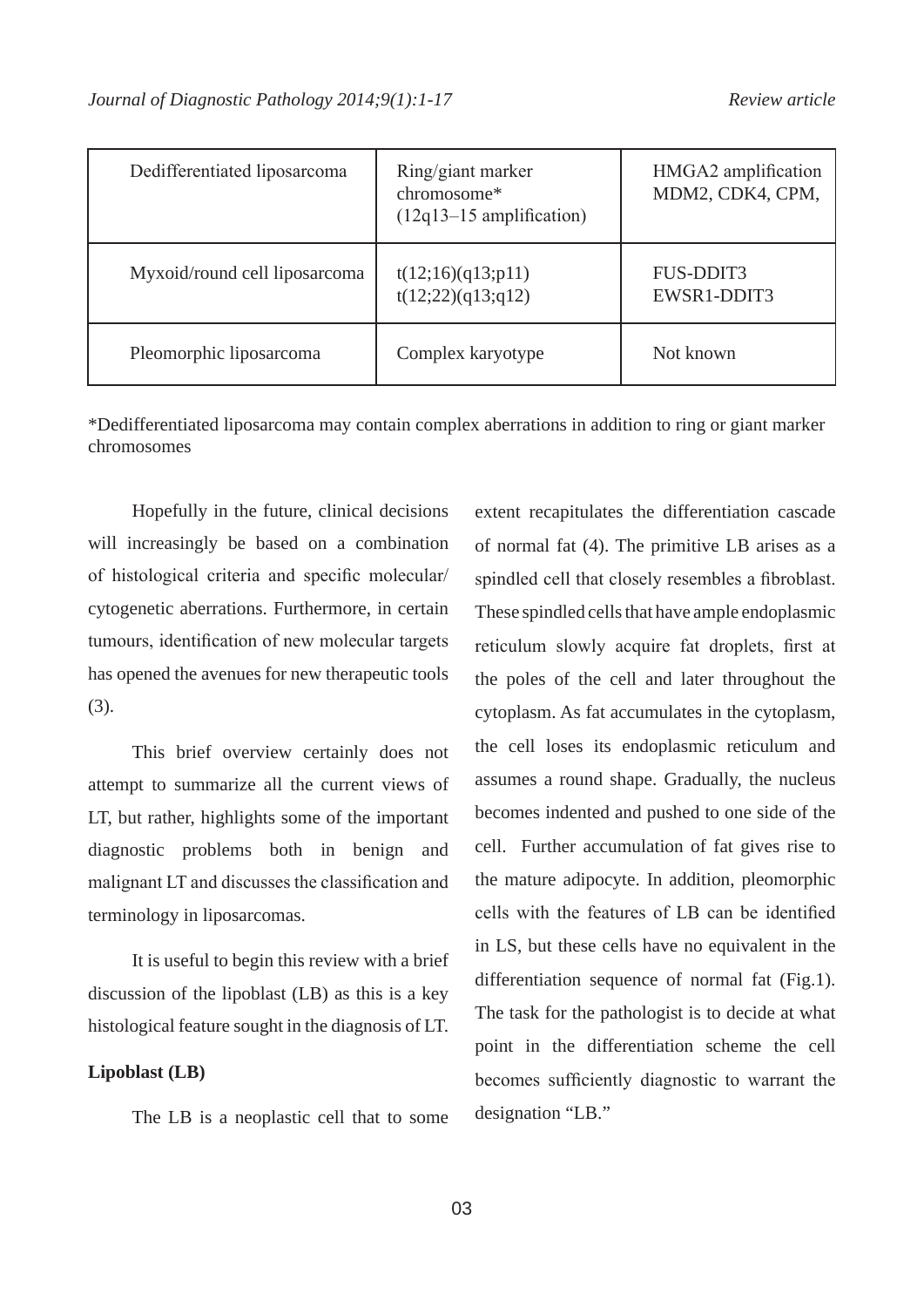# **Fig. 1. Different stages of a developing lipoblast**



- A. Early spindled cell
- B, C & D Intermediate stages with vacuoles of fat in cytoplasm and indented nucleus
- E. Univacuolated cytoplasm
- F. Pleomorphic lipoblast

#### **Criteria useful for diagnosing LB**

- 1. A hyperchromatic, indented or sharply scalloped nucleus
- 2. Lipid-rich (neutral fat) droplets in the cytoplasm
- 3. An "appropriate" histological background

The diagnostic value of the third criteria cannot be overemphasized as failure to appreciate the overall features can lead to an erroneous diagnosis of a liposarcoma (LS) as there are lipoblast-like cells /pseudolipoblasts in some conditions (Table 2).

#### **Table 2. Mimics of lipoblast**

- Scattered macrophages in fat necrosis
- Severely atrophic fat cells
- Mucin filled pleomorphic cells in non-lipomatous malignancies
	- Hyaluronic acid filled cells in myxofibrosarcoma
- **Artifacts** 
	- Post treatment artifacts in malignancies
	- Fixation and retraction artifacts

It is essential to know that the mere presence of LB will not enable the diagnosis of a LS as we all know that there are number of benign LT that harbour true LB (Table 3). Furthermore, contrary to the popular belief, LB may be totally absent in some of the liposarcomas (Table 4).

# **Table 3. Benign lesions that have true lipoblasts**

- Spindle cell /Pleomorphic lipoma
- Chondroid lipoma
- Lipoblastoma

## **Table 4. Liposarcomas that could be diagnosed without demonstrating lipoblasts**

- Well-differentiated liposarcoma
- Myxoid liposarcomas (Some)
- Round cell liposarcomas (rare)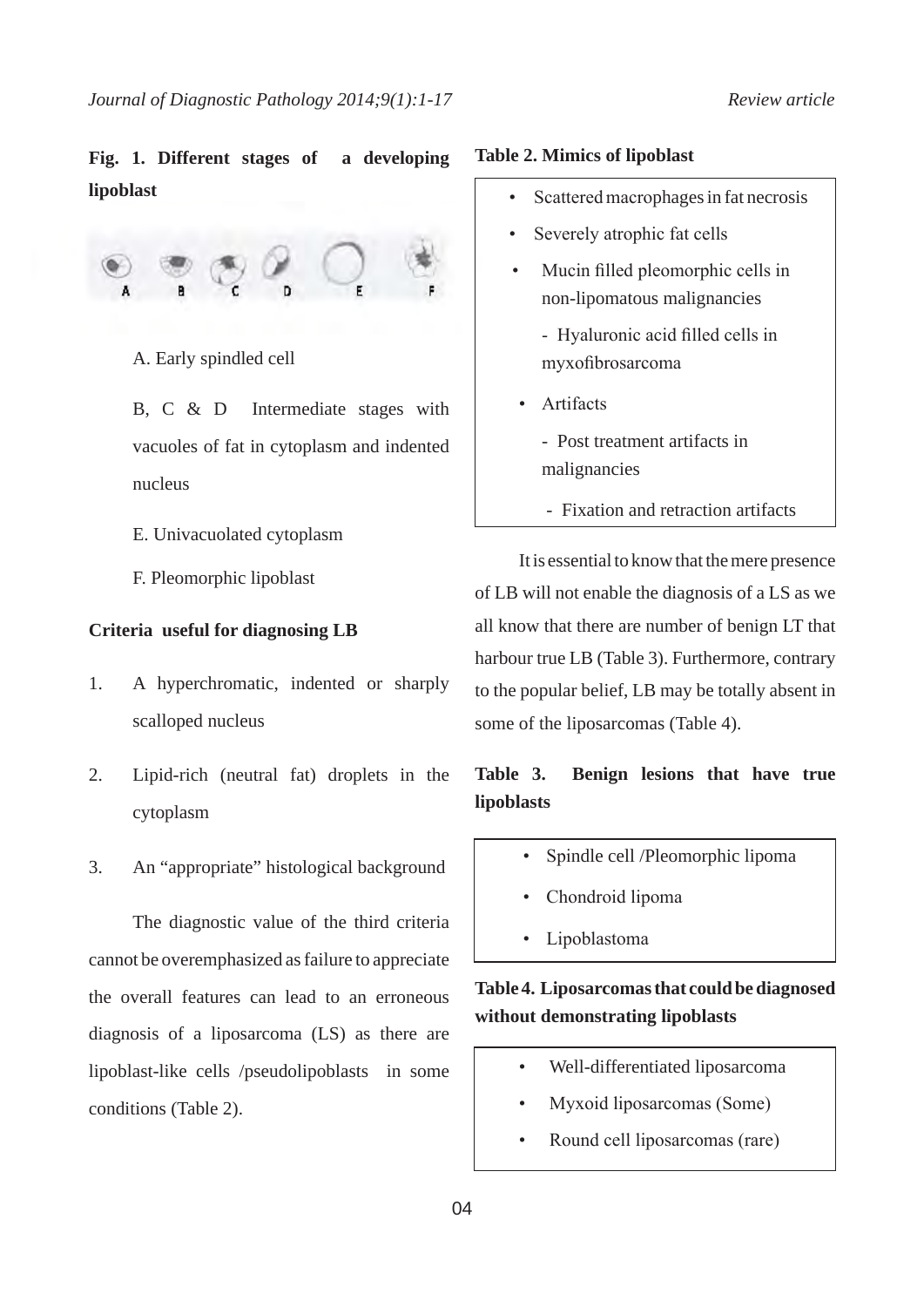### **Benign LT**

Subcutaneous lipoma represents by far the most common mesenchymal neoplasm diagnosed in routine consultation and usually poses no diagnostic problems. The reported incidence is definitely lower than the true incidence as many lipomas remain unrecorded or are brought to the attention of a clinician only if they reach a large size, cause cosmetic problems or cause complications because of their anatomic site. They arise frequently in the subcutaneous tissue and uncommonly in the deep tissue such as subfascial tissue of extremities, juxta-articular tissue, chest wall, pleura and mediastinum (4).

Lipomas vary in size from few millimetres to 5cm (average 3cm) or more (4). Lipomas larger than 10 cm are rare. It is a good practice to consider a lipoma more than 5cm as 'cautious' and sample adequately to rule out the possibility of a LT with an intermediate behaviour. Lipomas differ very little from the surrounding normal fat. They are lobulated and thinly encapsulated but the capsule often gets stripped off during slicing. They consist of lobules of mature fat cells with a slight variation in cellular size and shape (Fig. 2) .Though they are richly vascularized, the vascularity is not prominent under normal conditions but becomes obvious when the lipoma gets atrophied.



**Fig.2.** Minimal variation in fat cell size in a lipoma ; compare this with Fig.3 (H& E x 200)



**Fig 3**. Easily appreciable cell size variation in well differentiated lipoma-like liposarcoma ( H& E x 200)

The diagnostic problems in lipoma are mainly two fold. One is to differentiate it from the surrounding normal fat which could be assisted by the gross appearance, encapsulation and lobulation. However, this could be impossible in a biopsy sample. The other is to differentiate it from a well differentiated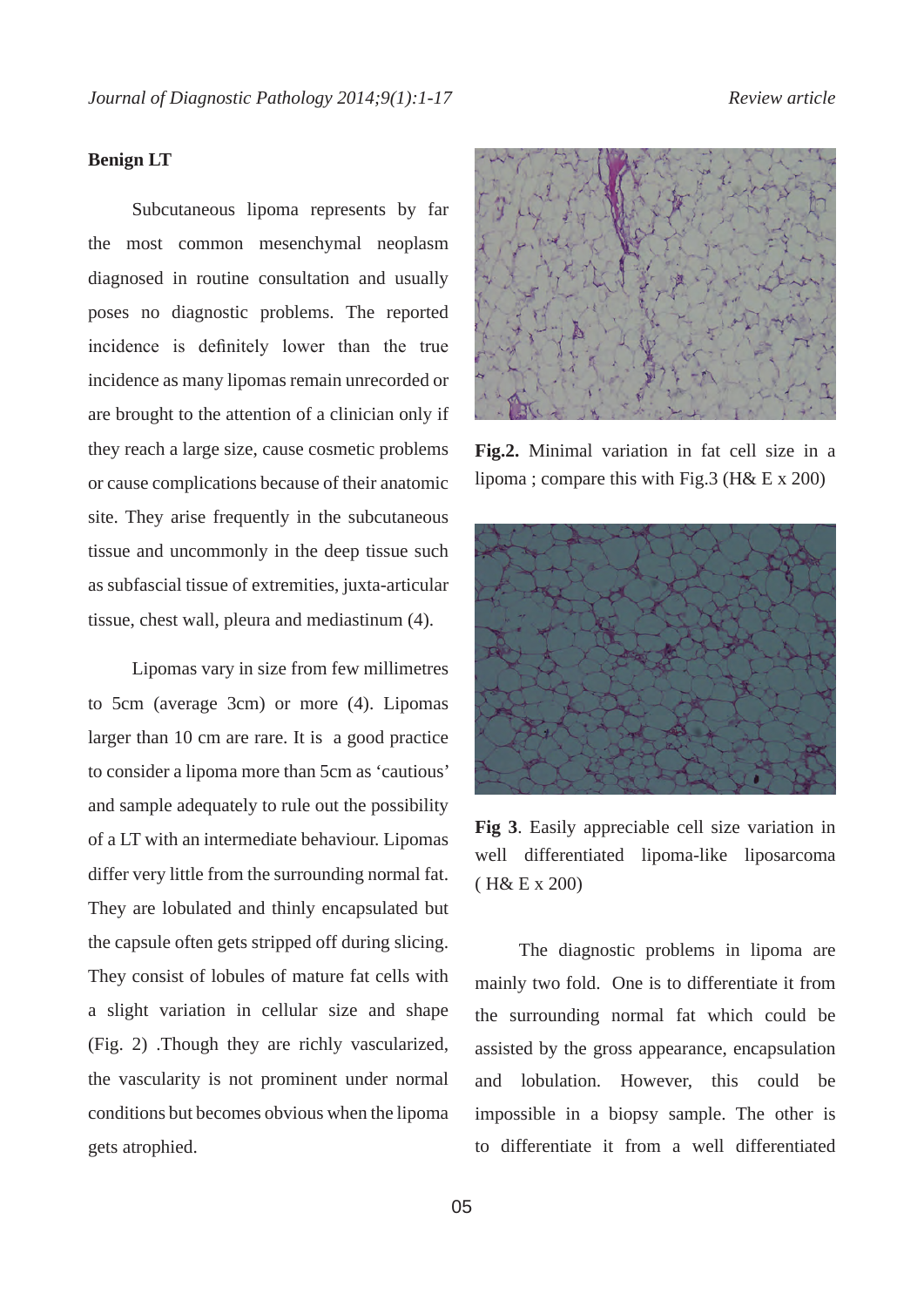lipoma-like liposarcoma in which the size, anatomical location, variation in the size and the atypia of adipocytes are helpful (Fig.3). Lipomas of the retroperitoneum are a poorly documented and contentious entity (5). Although theoretically they could occur, all LT of the retroperitoneum should probably be regarded with a high level of suspicion for malignancy.(5)

The conventional lipomas change its appearance due to the admixture of other mesenchymal elements, metaplastic change or secondary degenerative change. Depending on the proportion of the pure lipomatous component and the 'secondary' component, the differential diagnoses will differ (Table 5).

## **Table 5. Variants of lipoma**

| <b>Secondary component/change</b>   | <b>Name</b>                       | <b>Differential diagnosis</b>                                                                           |
|-------------------------------------|-----------------------------------|---------------------------------------------------------------------------------------------------------|
| Fibrous tissue                      | Fibrolipoma<br>Sclerotic fibroma  | Sclerotic lipoma<br>Collagenous fibroma<br>Nuchal fibroma<br>Dermatofibroma                             |
| <b>Blood</b> vessels                | Angiolipoma                       | Intramuscular haemangioma<br>Kaposi sarcoma                                                             |
| Smooth muscle                       | Myolipoma                         | Cellular spindle cell lipoma<br>Leiomyoma with lipomatous<br>degeneration<br>Extra renal angiomyolipoma |
| Chondroid metaplasia                | Chondrolipoma                     |                                                                                                         |
| Osseous metaplasia                  | Osteolipoma                       |                                                                                                         |
| Chondro myxoid stroma               | Chondroid lipoma                  | Myxoid liposarcoma<br>Extraskeletal-myxoid chondrosarcoma<br>Myoepithelioma<br>Chondroma                |
| Myxoid change                       | Myxolipoma                        | Myxoid liposarcoma                                                                                      |
| Fat necrosis/cystic<br>degeneration | Lipoma with fatty<br>degeneration | Well differentiated<br>lipoma-like LS                                                                   |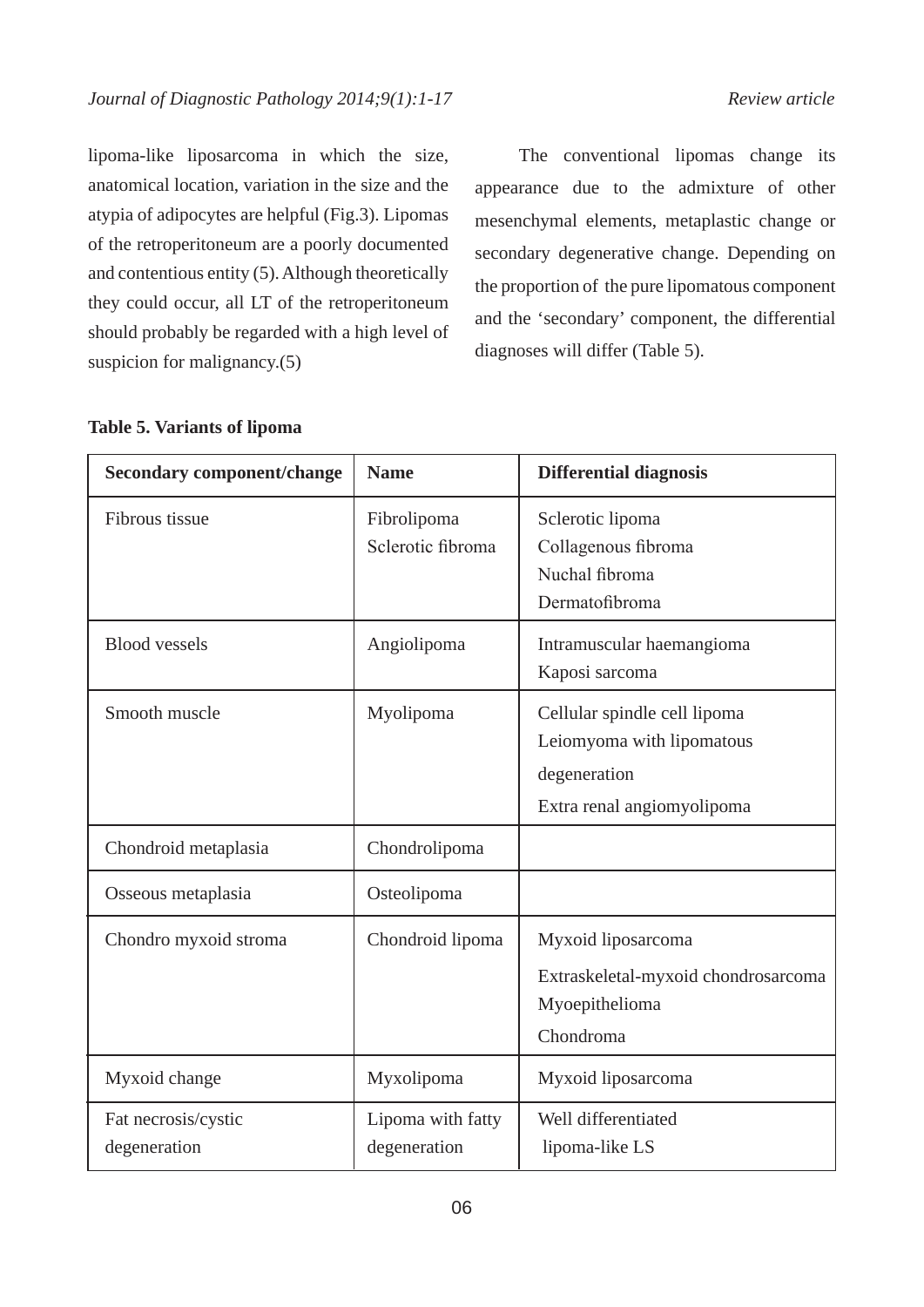When the lipomatous component predominates the diagnosis is straightforward. The maximum error that can result is misdiagnosis or under diagnosis as a conventional lipoma, which is only an academic exercise. When an equal proportion of lipomatous and nonlipomatous mesehnchymal components are present the classification is not straightforward. If the lipomatous component is masked by a secondary component the diagnostic accuracy of a lipomatous tumour could be low.

Lipomas are completely benign, but they may recur locally if the surgical removal is incomplete. Deep lipomas have a greater tendency to recur, presumably because of the difficulty of complete surgical removal. Lipomas are not the precursors of LS. Nonetheless, an atypical lipomatous tumour/well differentiated liposarcoma (ALT/WDLS) could be mistaken as a benign lipoma when the specific characteristics are absent or missed on the initial examination of the tumour.

### **Intramuscular lipoma (IML)**

IML are relatively common lesions that usually arise in the large muscles of the extremities. They concern both clinicians and pathologists because of the deep location, large size, infiltrative growth pattern and tendency to recur. An important differential diagnosis is infiltration of the muscle by ALT/WDLS which is probably a commoner lesion than the IML (6). In IML, the muscle fibres are seen in the centre of the lesion with a varying degree of atrophy and an infiltrative edge is evident in contrast to ALT/WDLS (Fig. 4). In addition, the adipocytes show minimum variation in size, no cellular atypia and absence of LB in IML. However, careful sampling of these tumours is mandatory and the general recommendation is to submit at least one section per centimetre of tumour for histological evaluation.



**Fig. 4.** Entrapped muscle fibres which show atrophy within benign fat in an intramuscular lipoma ( $H & E x 200$ )

### **Spindle cell/pleomorphic lipoma**

Because of the clear-cut overlapping clinical, histological, immunohistochemical, and cytogenetic features, spindle cell lipoma and pleomorphic lipoma are now considered as one entity (4). These lesions represent a morphological continuum. Some cases may be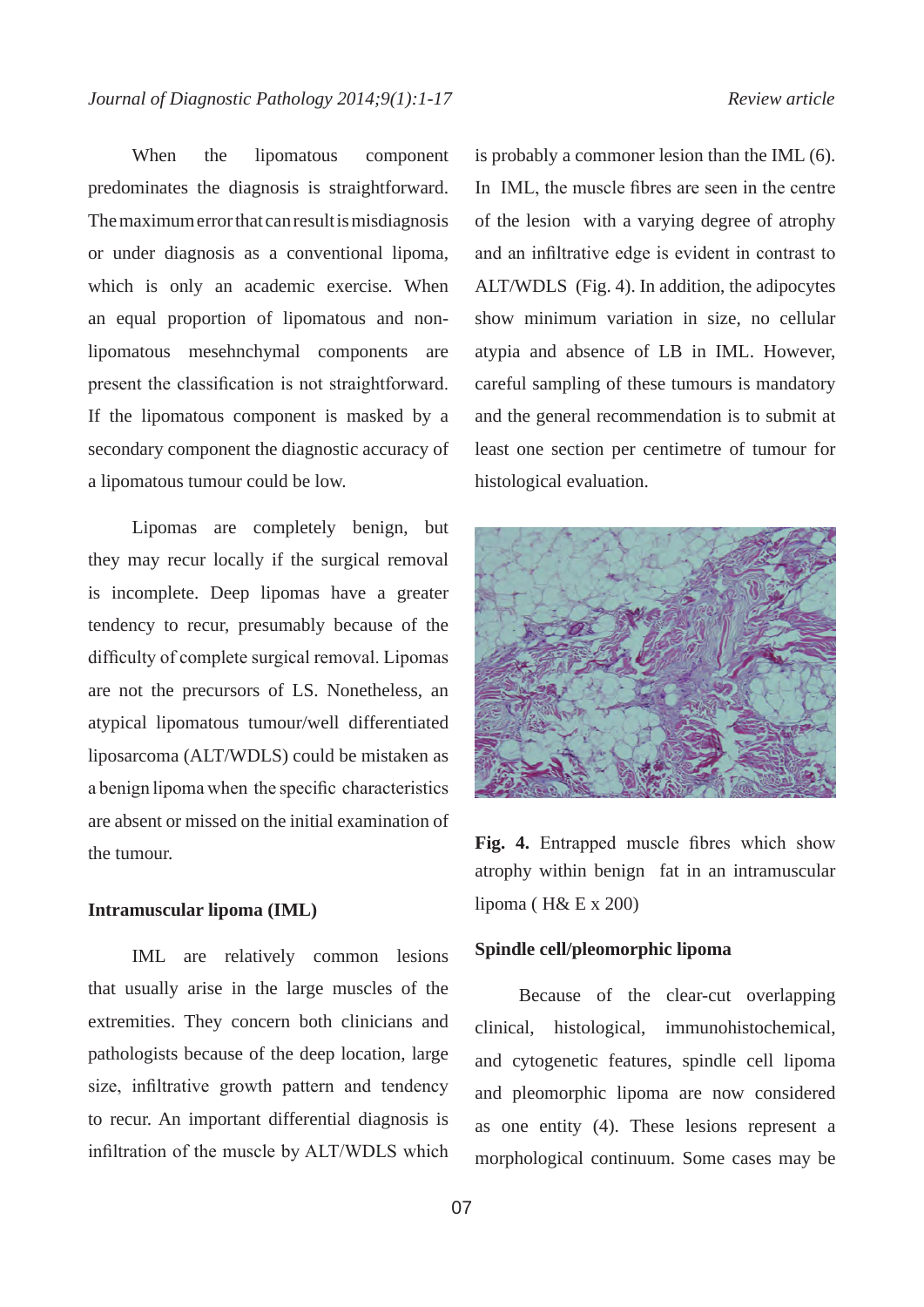pure spindle cell or pleomorphic lipomas, but many show overlapping features of both these entities within the same tumour. Approximately 80% of these tumours arise in the subcutaneous tissue of upper back region, but 20% of tumours that have not read the text books arise in unusual locations, such as the oropharyngeal region (7,8,9) parotid gland (10), female genital tract (11) and spermatic cord (12) thereby making these cases more difficult to diagnose.

Some tumours are predominantly composed of mature adipose tissue with only scattered spindle cells or pleomorphic elements while others are predominantly solid and lack any significant lipomatous component (Fig.5). Very rarely, one encounters a spindle cell/pleomorphic lipoma nearly devoid of fat, and such cases are obviously quite challenging since the lipomatous nature of the neoplasm is hidden (13).



**Fig. 5.** Spindle cell/pleomorphic lipomavariation in histology

The classic spindle cell lipoma consists of a relatively equal mixture of mature fat and spindle cells. The spindle cells are uniform, mitotically inactive, with a single elongated nucleus and narrow, bipolar cytoplasmic processes. The cells lie in a collagenous or myxoid matrix. Thick 'rope-like" collagen is seen in the background which is a feature that is quite useful in the differential diagnosis. In some of the variants there is striking nuclear palisading reminiscent of a neural tumour. Mast cells are commonly present. In pleomorphic lipomas there are small spindled and rounded cells with multinucleated giant cells which have radially arranged nuclei in a "floret-like" pattern. Although the adipocytes typically lack atypia, some of the spindle cell/ pleomorphic lipoma contain atypical adipocytes and LB hence distinguishing these lesions from the sclerosing type of ALT/WDLS becomes difficult. Careful clinicopathologic correlation in terms of anatomic location, tissue plane and basic morphological features such as variation of adipocyte size, presence of ropy collagen in the background are essential in making the diagnosis. Detection of the characteristic cytogenetic aberrations present in each of these LT can be extremely helpful in difficult cases (Table1).

Immunohistochemically, the cells in spindle cell/pleomorphic lipoma stain strongly for CD34 but they are not immunoreactive for actin or desmin. Although S-100 protein stains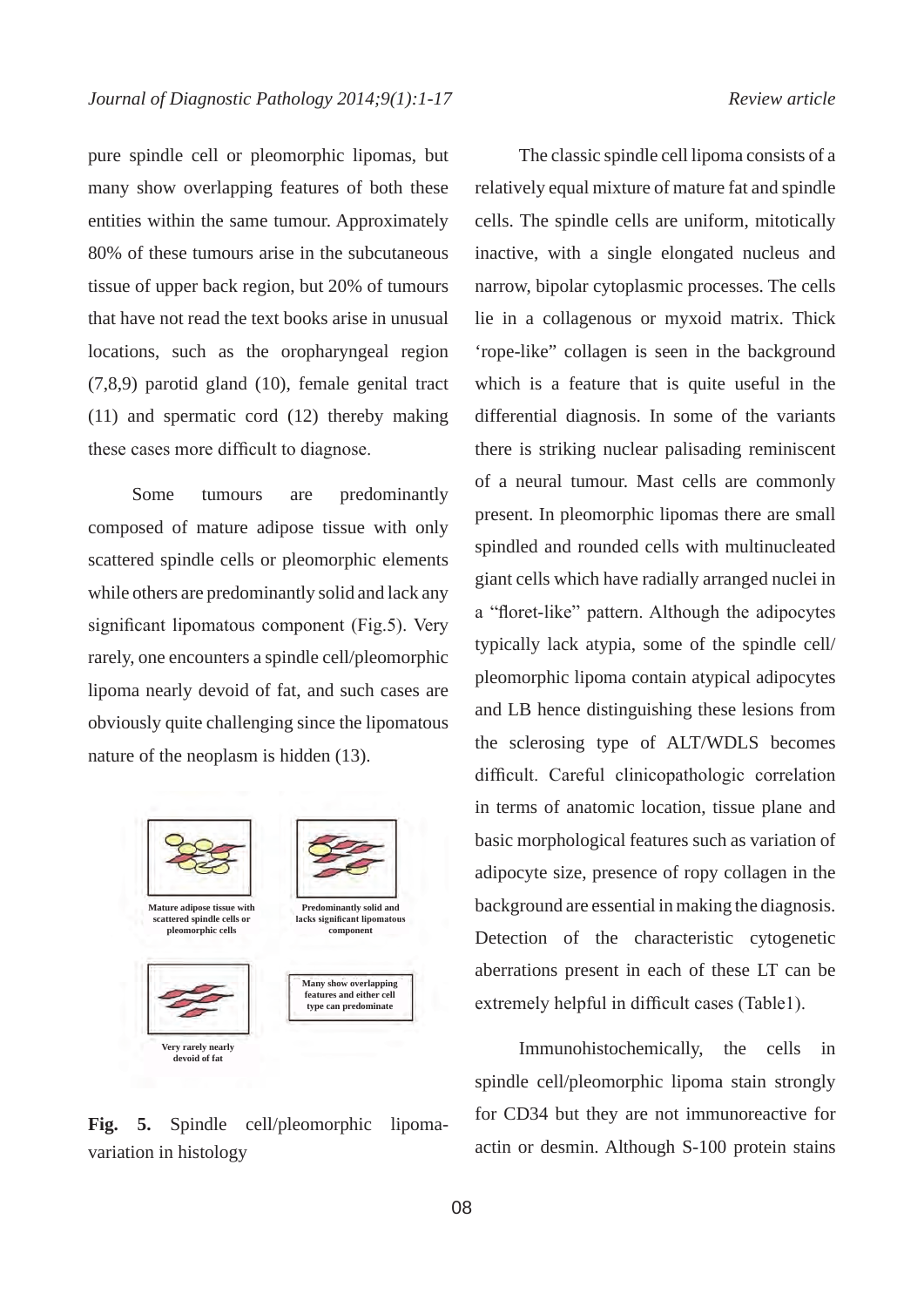the nuclei of mature lipocytes, neither the spindled cells nor the atypical or floret-like giant cells stain for this antigen. Based on the finding of CD34 immunoreactivity in spindle cell lipomas, Suster and Fisher suggested that this lesion is a dendritic interstitial cell neoplasm located in fat rather than a true lipogenic neoplasm (14).

#### **Liposarcoma (LS)**

LS represents the most common type of soft tissue sarcoma, representing 24% of extremity sarcomas and 45% of retroperitoneal soft tissue sarcomas (3). Albeit rare it has been reported that LS can arise in subcutaneous tissue as well as in the skin (15). Even within this group, there is histological diversity and complexity. This is such that the term 'LS' becomes meaningless unless it is classified by subtyping to indicate their malignant potential. In no other group of sarcomas does the pathologist receive such a strong mandate to subclassify the tumour as it clearly reflects the histological grade and the biological behaviour.

The current World Health Organization classification of soft tissue and bone tumours recognizes four major LS subtypes: (i) ALT/ WDLS (ii) de-differentiated liposarcoma (DDLS) (iii) myxoid liposarcoma (MLS) and (iv) pleomorphic liposarcoma (PLS) (16). But from a pathogenetic and cytogenetic point of view it is useful to divide LS into 3 biologic groups

in which the groups (i) and (ii) of above are combined into a single group as it shares similar cytogenetic aberrations and molecular genetics hence describing the two ends of the same spectrum. With dedifferentiation, the tumour acquires metastatic potential, a phenomenon accompanied by additional cytogenetic abnormalities (3).

ALT/WDLS is a locally aggressive neoplasm, virtually incapable of systemic spread. However, the patient can die of repeated recurrences and uncontrolled local spread because of poor surgical amenability of the tumour. DDLS despite high-grade morphology, metastasizes in only 15–20% of cases and recurs in 40%of cases. The most important prognostic factor of DDLS is the anatomical location. The clinical behavior of MLS is determined mainly by the histological grade manifested by the degree of hypercellularity. The high grade MLS metastasizes to bone and soft tissues. PLS shares highly aggressive clinical behaviour with other pleomorphic sarcomas.

To achieve accuracy in the diagnosis of LT, we have to always take extra care in the case of fatty tumours that is more than 5cm in size, deeper to the deep fascia and in a recurrence. Careful gross inspection to identify variation in appearance and reasonably extensive sampling is mandatory as diagnosis and grading may depend upon features represented only focally.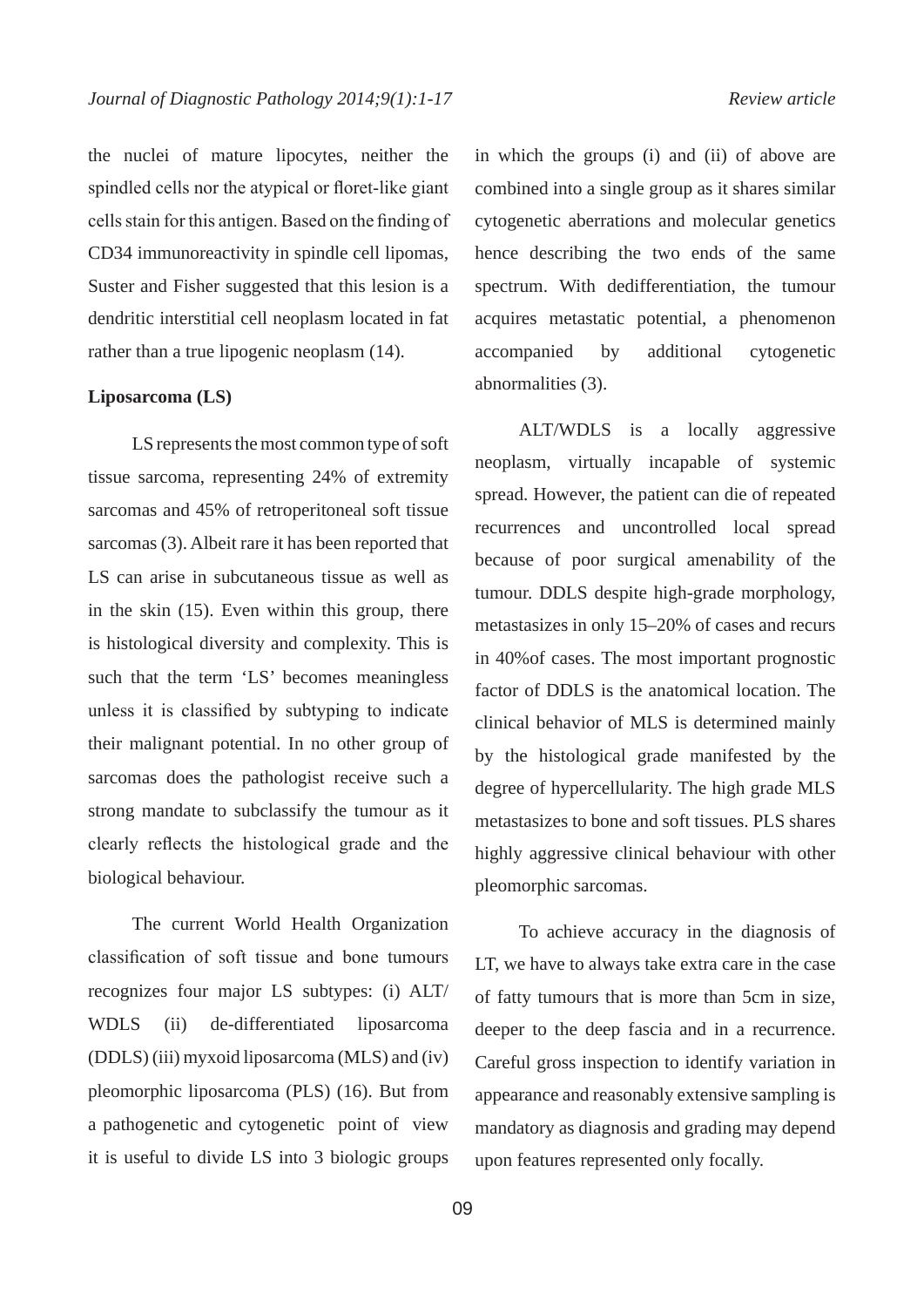# **Atypical lipomatous tumour / Well differentiated liposarcoma (ALT/WDLS)**

ALT/WDLS is the most common form of LS encountered in late adult life and accounts for 40-45% of all LS (17). ALT/WDLS tends to occur equally in the retroperitoneum or the limbs followed by the paratesticular area and the mediastinum. Though rare, cutaneous ALT/ WDLS are being reported (18). Despite the site of origin, all ALT/WDLS have a similar morphology and are composed of mature adipocytes exhibiting easily appreciable variation in cell size, with at least focal nuclear atypia and hyperchromasia in fat cells and/or stromal spindle cells. LB could be many to none.

ALT/WDLS is virtually a local disease that has no potential to metastasize unless it undergoes dedifferentiation. The probability of local recurrence largely depends on the surgical amenability. Overall mortality is close to 0% for lesions arising in somatic soft tissues compared to nearly 80% for tumours occurring in the retroperitoneum or other visceral sites because of repeated recurrences and multiple surgeries (19).

Because of this site dependent behaviour, these tumours were referred to, by different terms during different time periods. These terms varied from lipoma to liposarcoma making the clinicians highly confused. "Atypical lipoma" was a term originally introduced in 1979 by Evans et al. for WDLS of the subcutis and deep muscles of the extremity (17). At that time, these authors suggested retaining the term ALT/WDLS for lesions in the retroperitoneum. Other authors suggested the use of the term "atypical lipoma" for the lesions with variation in adipocytic size and nuclear atypia but lacking LB (20).

In 1988 Evans extended the use of the term "atypical lipomatous tumour" to retroperitoneal tumours lacking LB and also suggested to abandon the term "WDLS" entirely (21). This approach was criticized by Weiss and Rao in1992 who suggested the adoption of the term ALT for the tumours in the subcutaneous location and WDLS in other sites (22). This controversy and confusion was addressed by the WHO classification of soft tissue tumours which categorize this under intermediate malignancies and states that ALT and WDLS are synonymous and are of identical morphology, karyotype and biological potential (19). The choice of the term is best determined by the reciprocal understanding between the clinician and the pathologist. Therefore, it is best to convey the message clearly to the clinician in a footnote, after taking into account the site, size and completeness of resection in individual cases to prevent undesirable consequences (Fig. 6).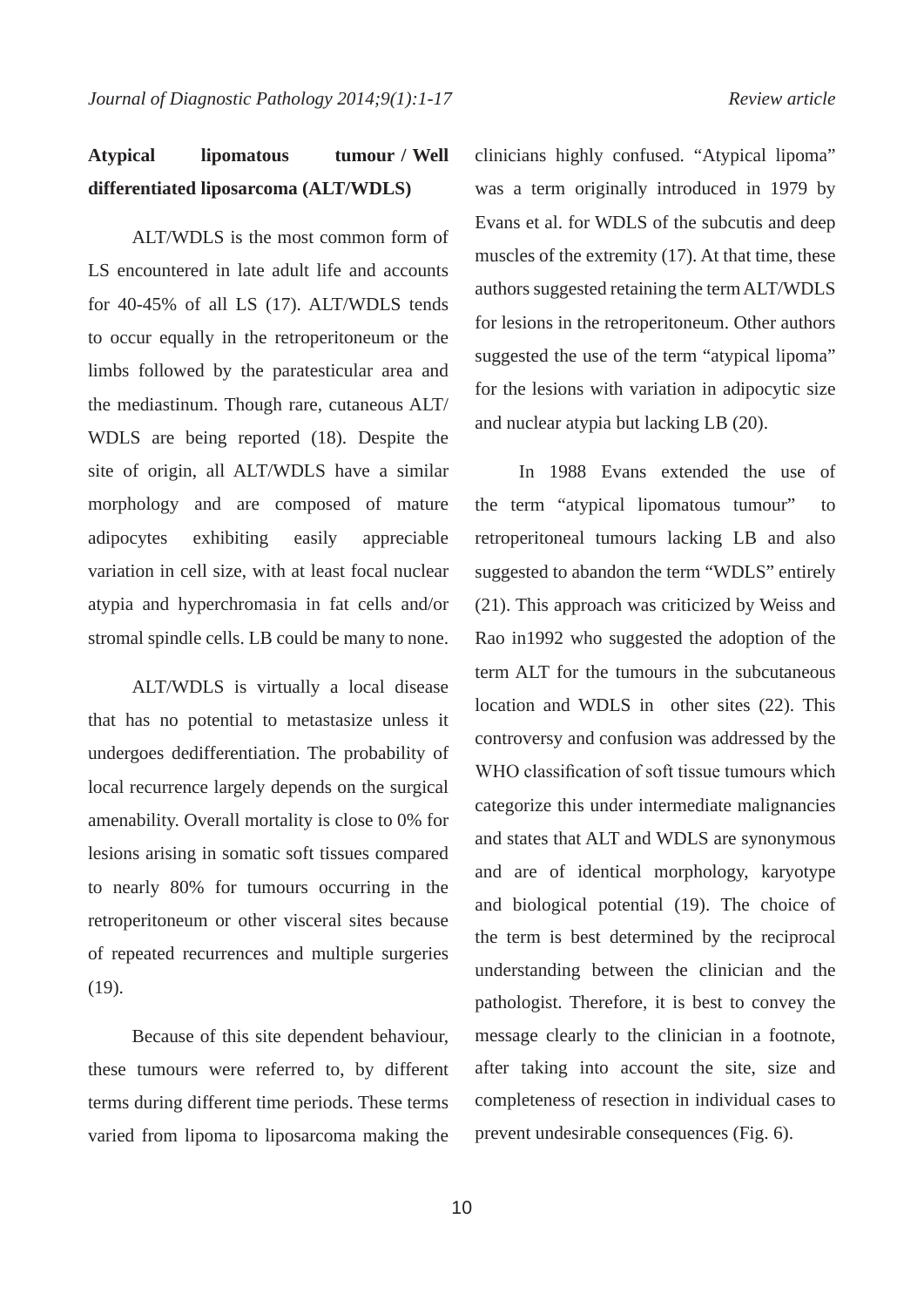

**Fig. 6:** Practical problems encountered with ALN/WDL

Four subtypes of ALT/WDLS were recognized by 2013 WHO classification of soft tissue tumours, namely adipocytic (or lipomalike), sclerosing, inflammatory and spindle cell variants. The presence of more than one histologic pattern in the same lesion is common. Sometimes ALT/WDLS may be indistinguishable from benign adipocytic tumors on histology, and inadequate sampling can lead to misdiagnosis.

All subtypes except the spindle cell variant of ALT/WDLS share the same genetic aberration, represented by the presence of distinctive ring and/or giant marker chromosomes. Ring chromosomes contain amplified sequences derived from the 12q13–15chromosome region, where several proto-oncogenes including MDM2, CDK4 and HMGA2 are located (3). Therefore, amplification of these protooncogenes HMGA2, MDM2 and CDK4 could be detected by molecular or immunohistochemical techniques in ALT/WDLS. This could be helpful in confirming the diagnosis in difficult cases.

Although spindle cell liposarcoma has been regarded as a variant of ALT/WDLS, it has been recently speculated that this may constitute an independent entity rather than a morphologic variant of ALT/WDLS (23). This was based on the observations that most of the spindle cell liposarcomas arise in subcutaneous tissue of the extremities, the head and neck region and the trunk, lacks amplification of MDM2 and CDK4 and express CD34 antigen in the spindle cells at least focally. Based on these findings it had been speculated that this group represents an atypical or low-grade counterpart of spindle cell lipoma rather than a variant of ALT/WDLS.

#### **Dedifferentiated Liposarcoma (DDLS)**

DDLS is a malignant LT showing transition from ALT/WDLS to a non-lipogenic sarcoma of variable histologic grade. Dedifferentiation is thought to be a time-dependent phenomenon that occurs in up to 10% of ALT/WDLS although the risk is higher for deep seated lesions. About 90% of DDLS arise "de novo," while 10% occur in recurrences (24). DDLS are most commonly seen in the retroperitoneum, followed by deep soft tissue of the extremities, the trunk, mediastinum and the spermatic cord. DDLS are exceedingly rare in subcutis (25).

Mostly the dedifferentiated areas dominate and the well differentiated lipoma-like areas can only be found after careful and generous sampling. Inadequate resection by the surgeon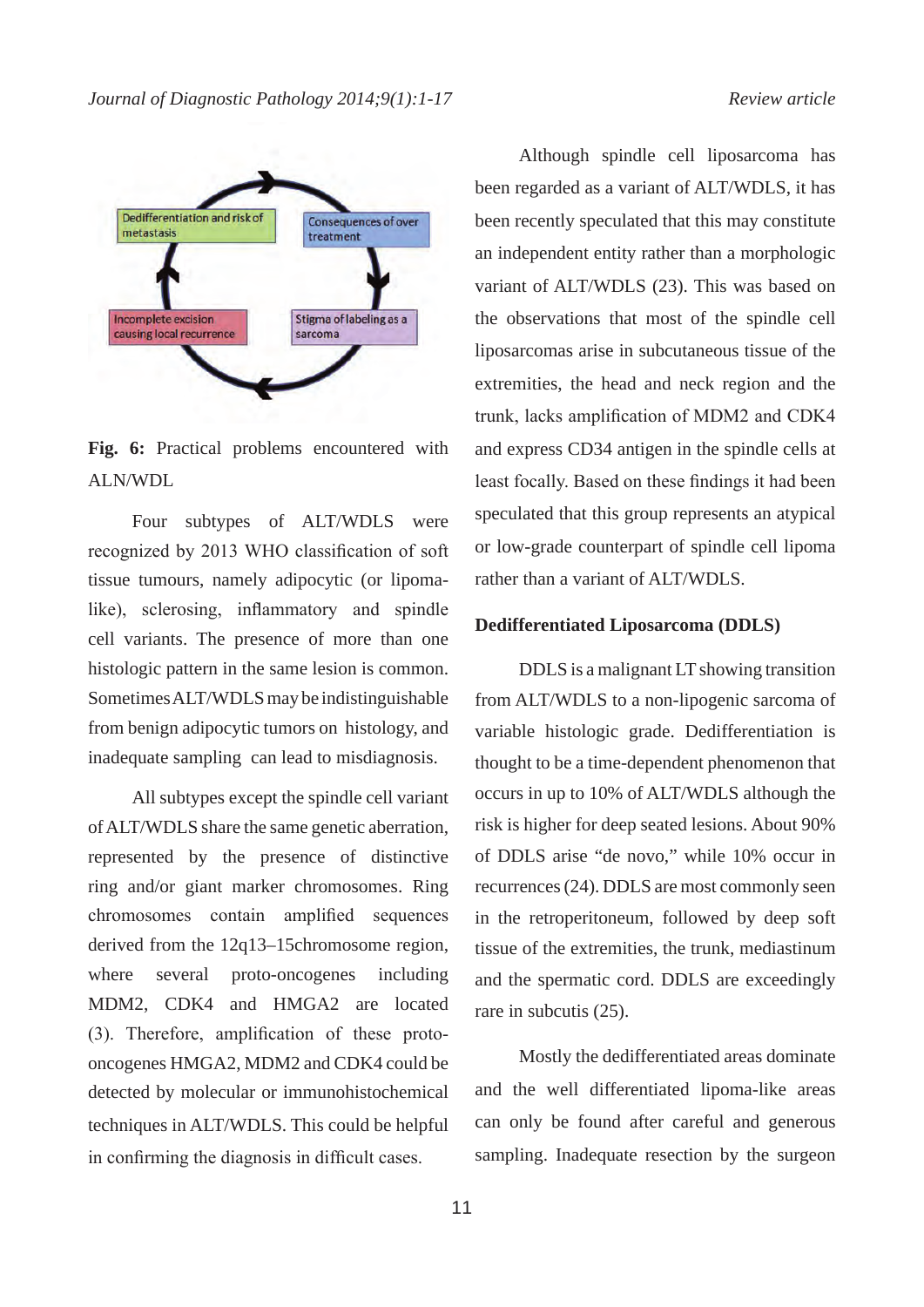or inadequate sampling by the pathologist can result in misdiagnosis and this is one reason for the underestimation of the true incidence of DDLS.

Histologically the dedifferentiation is often seen as an abrupt transition from a juxtaposed ALT/WDLS. Less frequently, a gradual transition and rarely a mosaic pattern in which the dedifferentiated areas are intermingled with a well differentiated component are identified (Fig.7).



**Fig 7:** The dedifferentiated areas which show a low-grade spindle cell morphology are intermingled with well differentiated liposarcoma component; 'mosaic pattern' (H& E x 200)

The most frequent type of dedifferentiation is of a high-grade sarcoma resembling an undifferentiated pleomorphic sarcoma or a myxofibrosarcoma. Contrary to the popular belief that dedifferentiation is always towards a high-grade sarcoma, cases with low-grade dedifferentiation have increasingly been reported (26). The low-grade dedifferentiation which usually shows proliferation of uniform spindle cells with minimum atypia needs to be distinguished from a well differentiated sclerosing LS and spindle cell LS (Fig. 8).



**Fig.8:** Low-grade dedifferentiation displaying proliferation of uniform spindle cells with minimum atypia. (H& E x 400)

Absence of atypical adipocytes and LB in either the high-grade or the low-grade dedifferentiated component is a feature that helps in differentiating these tumours from pleomorphic LS and WDLS respectively. However, it has recently been recognized that the dedifferentiated component may occasionally exhibit lipogenic features mimicking a PLS, a condition that has been referred to as 'homologous lipoblastic differentiation'(27). In this situation demonstration of diffuse nuclear staining of MDM2 and /or CDK4 in the homologous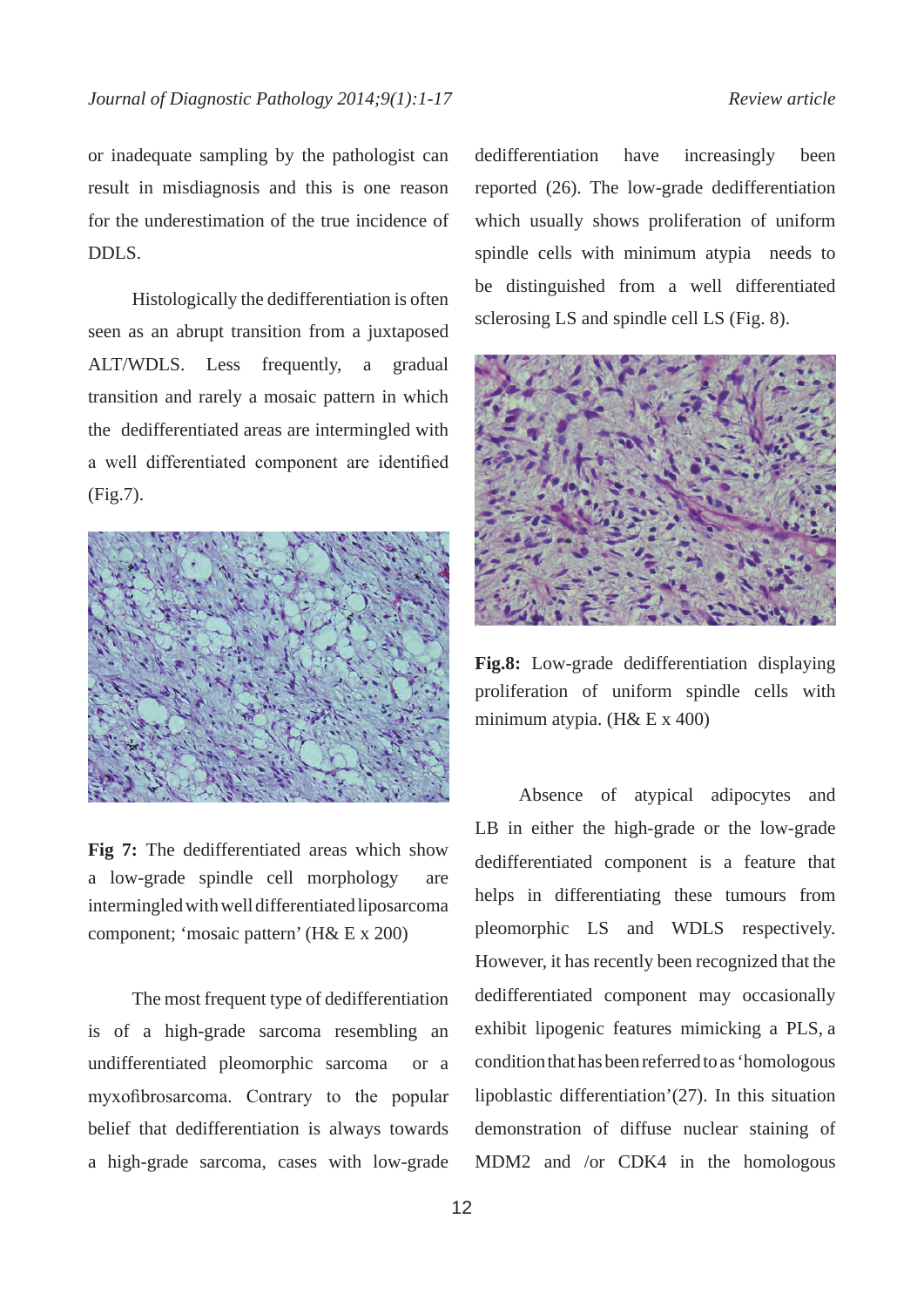lipoblastic component is extremely helpful in distinguishing DDLS from pleomorphic LS which has a considerably worse prognosis.

Pleomorphic or spindle cell sarcoma infiltrating the retroperitoneal fat is differentiated from DDLS by careful examination of the well differentiated lipogenic component for significant variation in fat cell size, nuclear atypia and LB. It is adopted that the dedifferentiation should be macroscopically visible (>1cm) to label these tumours as "DDLS". Weiss and Goldblum have shown that even microscopic foci of dedifferentiation has been associated with poorer outcome hence use of the term 'minimal dedifferentiation'(4).

#### **Myxoid Liposarcoma (MLS)**

MLS represent the second larger group of LS and accounts for 5% of all soft tissue sarcomas (28). When compared with the ALT/WDLS, MLS occurs at a relatively a younger age with a peak incidence in the fourth and fifth decade. It tends to occur in the limbs, especially in the thigh. Retroperitoneal lesions are exceptional and in most instances represent a metastatic deposit from an unknown primary (29). MLS has an intermediate prognosis between ALT/WDLS and pleomorphic LS.

However, some of the MLS, mainly those arising in the extremities, are multicentric in nature, tend to affect younger patients and follow a rather aggressive clinical course (30). In this condition the tumours occur in various soft tissue sites that are not being usually affected by metastases. Monoclonality of such tumours has confirmed that this indeed is an unusual presentation of metastatic disease (31).

Pure MLS is remarkably hypocellular, featuring a bland spindle cell proliferation set in an abundant myxoid background. LBs are most often monovacuolated and tend to cluster around vessels or at the periphery of the lesion (Fig.9). It is worth noting that the most distinct histological clue of MLS is not represented by the adipocytic differentiation but by the presence of a thin walled capillary network organized in a plexiform pattern. Highlighting this capillary network by a vascular marker becomes a valuable diagnostic aid in some instances as it retains even in high-grade tumours.



**Fig.9:** Myxoid liposarcomas are hypocellular lesions with an abundant myxoid background containing easily identified monovacuolated lipoblasts that tend to cluster around vessels. (H & E x200)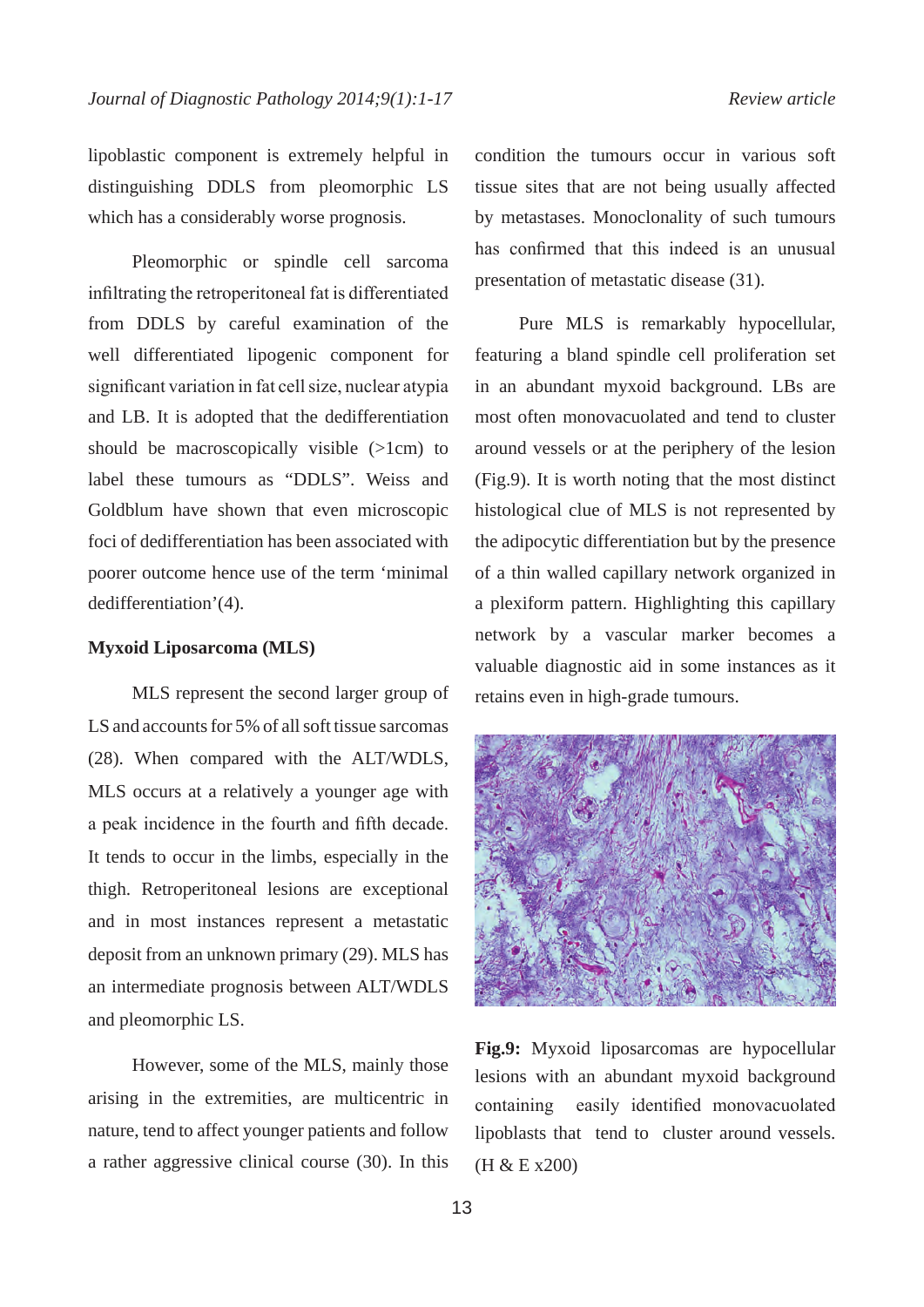The concept that MLS and round cell LS are closely related, developed long years back based on the morphological observation of purely hypocellular myxoid areas blending with hypercellular areas (29). Recently this was validated conclusively by genetic analysis which showed that MLS and round cell LS share the same chromosome change represented most frequently by a reciprocal translocation  $t(12;16)$ (q13;p11) that fuses the DDIT3 gene with the FUS gene or the EWSR1 gene (28).

In the current (2013) WHO classification round cell LS is included as a morphological continuum of MLS in which the round cells represents the high grade component. As the recognition and the quantification of hypercellular/round cell areas represent a crucial step in the evaluation of this LS subtype, a careful as well as extensive sampling is mandatory to permit detection of the smallest amount of hypercellularity. Different investigators have come out either with two-tiered or three-tiered systems of quantifying the round cell component using different cut-off values, ranging between 5% and 25%,both of which showed excellent correlation with survival and metastases (32,33). Currently, it is recommended that any amount of hypercellularity should be reported, and if this exceeds 5%, the tumour should be considered as high grade  $(28)$ .

In a study by Tateishi et al in 2003, 50 cases

of MLS were graded by a MIB-1 score based grading system in which a summative grade was obtained by summing the tumour differentiation, tumour necrosis, and the MIB-1 scores (34). Multivariate analysis had shown that the tumour grade determined by the MIB-1 score is the most important adverse prognostic factor in patients with MLS.

### **Pleomorphic liposarcoma(PLS)**

PLS is the rarest type of LS and accounts for about 10% of all LS (35). It involves the elderly and occurs predominantly in the extremities followed by the trunk and the retroperitoneum. PLS is a high-grade pleomorphic sarcoma showing variable amounts of lipoblastic differentiation which ranges from focal to extensive. Cytological atypia tends to be extreme. LBs are frequently very large and contain irregular, hyperchromatic, scalloped nuclei with prominent nucleoli and a multivacuolated cytoplasm. The lipogenic differentiation can be so limited in extent as to be overlooked resulting in misclassification as undifferentiated pleomorphic sarcoma. This feature again highlights the importance of extensive sampling of this lipogenic tumour. S100 immunopositivity may, at times, be helpful to highlight the presence of multivacuolated LB.

Similarly, as mentioned before, MDM2 immunostaining helps to differentiate homologous lipoblastic differentiation in a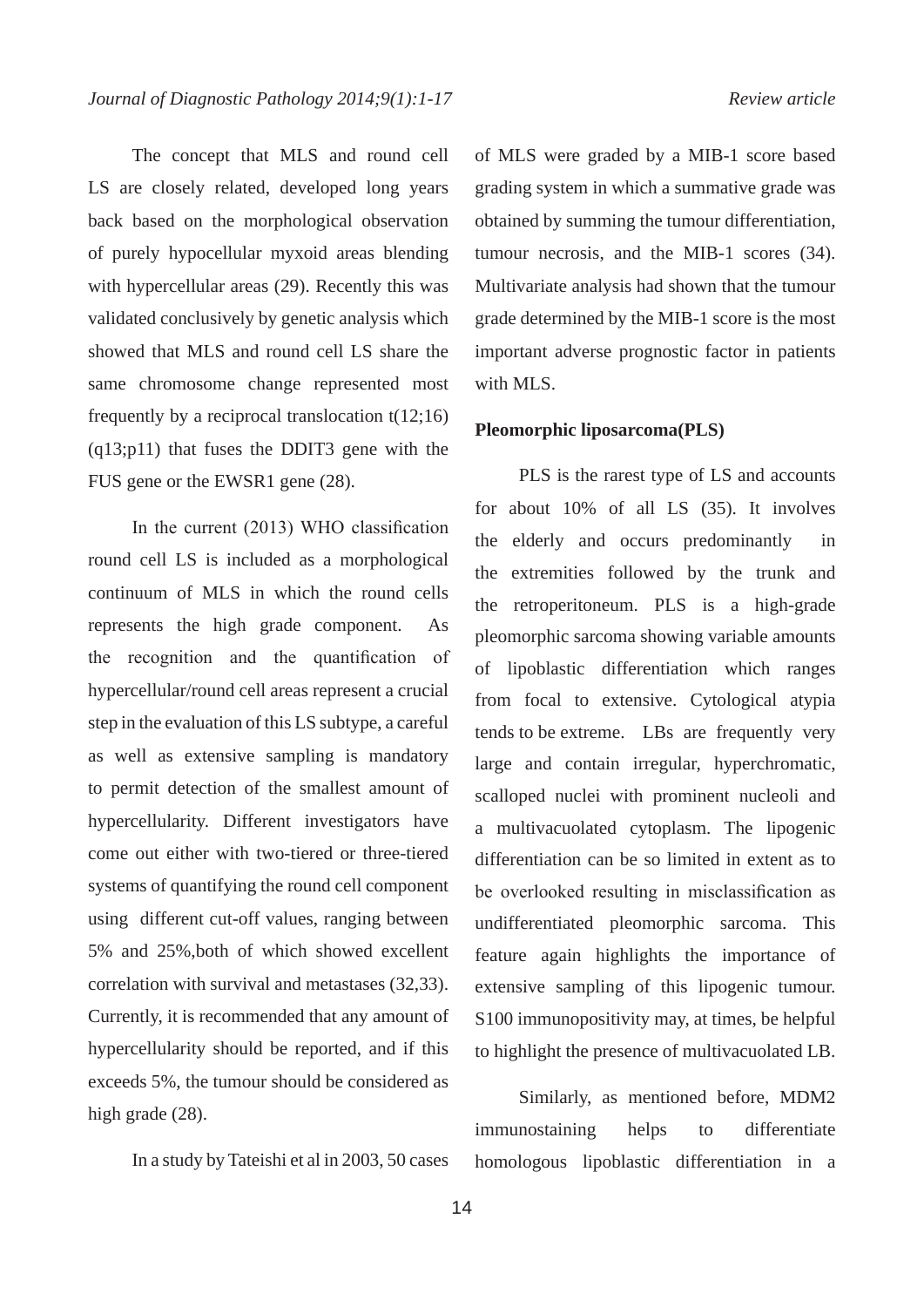DDLS from PLS. PLS tends to exhibit complex karyotypes. Therefore, molecular genetics does not help in differentiating PLS from other pleomorphic sarcomas.

### **Summary**

This review attempts to highlight some of the important aspects in the diagnostic work-up and classification of LT. It is worth remembering the following facts whenever examining a LT.

- LS diagnosis can be made without the demonstration of LB.
- Presence of LB alone does not warrent a diagnosis of LS.
- Think twice before diagnosing LS in children or in a superficial location.
- Though rare, childhood LS and cutaneous LS do exist.
- LS do not arise from lipomas.
- Re-think before diagnosing a large fatty tumour as a lipoma in the retroperitoneum, abdomen, groin or paratesticular region.
- Take extra care in LT that are more than 5cm in size, deeper to the deep fascia and in a recurrence.
- Careful gross inspection to identify variation in appearance and reasonably

extensive sampling is mandatory in LT as diagnosis and grading may depend upon features represented only focally.

- LS becomes meaningless unless it is classified by sub typing to indicate the malignant potential.
- Dedifferentiation in DDLS can occur towards a low-grade sarcoma.
- Know the new entities, update on current terminology but pass your message to clinicians in a simple and clear language.

## **References:**

- 1. Fletcher CDM, Gronchi A. Tumours of soft tissue: Introduction. In Fletcher CDM, Bridge JA, Hogendoorn PCW, Mertens F eds. WHO classification of tumours of soft tissue and bone, 4th ed. Lyon: IARC, 2013: 14-18.
- 2. Nishio J, Contributions of cytogenetics and molecular cytogenetics to the diagnosis of adipocytic tumours. *Journal of Biomedicine and Biotechnology* Volume 2011; Article ID 524067: 9 pages
- 3. Crago AM, Singer S. Clinical and molecular approaches to well differentiated and dedifferentiated liposarcoma. *Current Opinion in Oncology* 2011; 23(4):373-8.
- 4. Weiss SW, Goldblum JR, Enzinger and Weiss's Soft Tissue Tumours, 5th ed. Mosby Elsevier: St Louis, 2008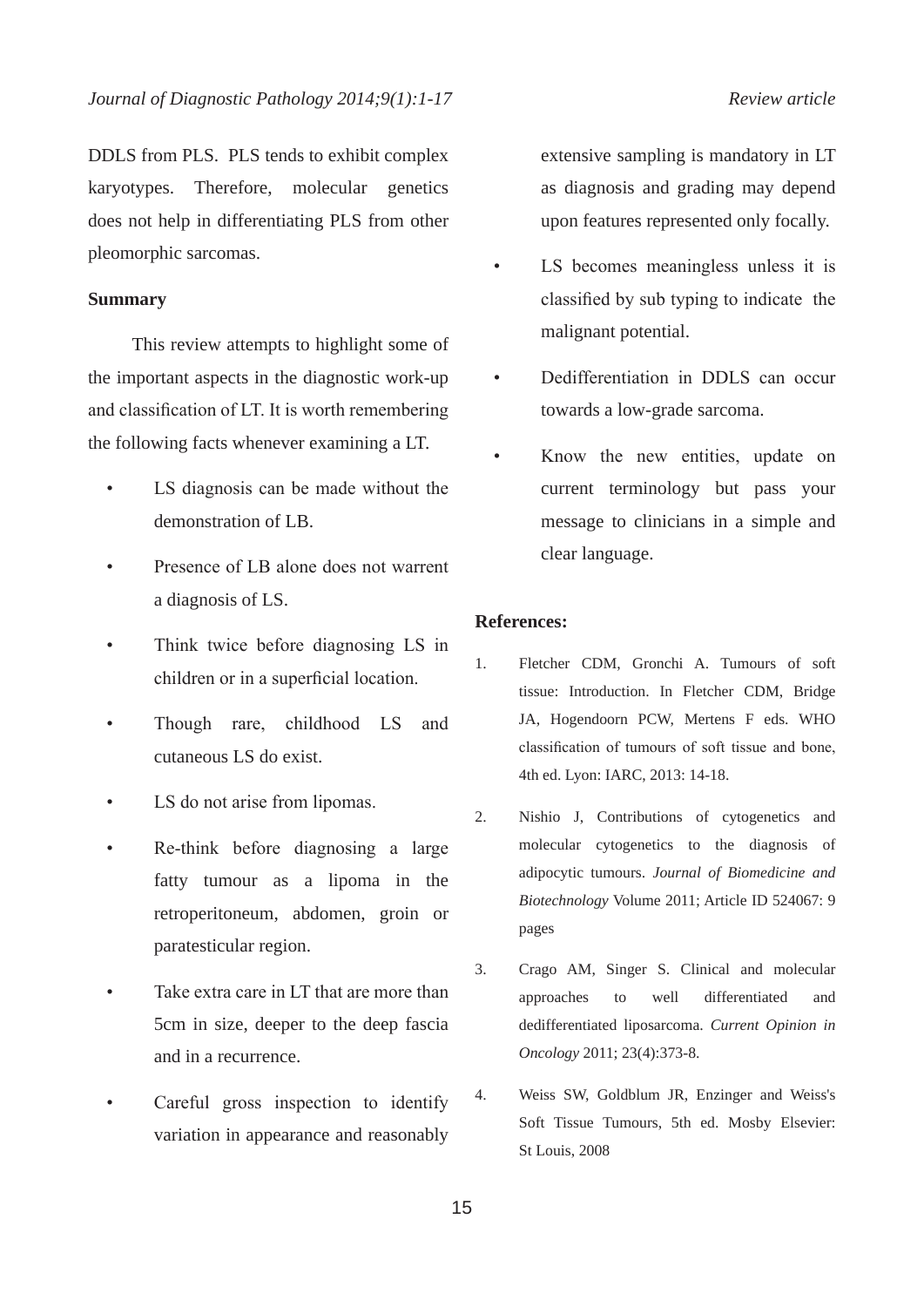- 5. Roggens JFGV, Hogendoorn PCW. Soft tissue tumours of retroperitoneum. *Sarcoma* 2000; 4: 17- 26.
- 6. Athanasou NA, Pathological basis of orthopaedic and rheumatic disease.1st ed. Arnold London: 2001
- 7. Agoff SN, Folpe AL, Grieco VS, et al: Spindle cell lipoma of the oral cavity. Report of a rare intramuscular case with fine needle aspiration findings. *Acta Cytologica* 2001; 45:93.
- 8. Evcimik MF, Ozkurt FE, Sapci T, Bozkurt Z. Spindle cell lipoma of the hypopharynx. *International Journal of Medical Sciences* 2011;8(6):479-81.
- 9. Júnior OC, de Aguiar EC, Sartori JH, Lima Fde O. Spindle cell lipoma of the tongue: A case report of unusual occurrence. *Journal of Oral Maxillofacial Pathology.* 2013 Jan;17(1):148
- 10. D' Antonio A, Baldi C, Memoli D, Caleo A, Rosamilio R, Zeppa P. Fine needle aspiration biopsy of intraparotid spindle cell lipoma: a case report. *Diagnostic Cytopathology* 2013;41(2):171- 3
- 11. Zahn CM, Kendall BS, Liang CY: Spindle cell lipoma of the female genital tract. A report of two cases. *Journal of Reproductive Medicine* 2001; 46:769-72.
- 12. Ide H, Nakagawa T, Kamiyama Y, Muto S, Imamura T, Horie S. Spindle cell lipoma of the spermatic cord. *Internatinal Journal of Urology*  2007;14(11):1046-7
- 13. Billing SD, Folpe AL. Diagnostically challenging spindle cell lipomas: a report of 34 "low-fat" and "fat-free" variants. *American Journal of Dermatopathology* 2007; 29(5):437-42
- 14. Suster S, Fisher C: Immunoreactivity for the human hematopoietic progenitor cell antigen (CD34) in lipomatous tumors. *American Journal of Surgical Pathology* 1997; 21:195-200.
- 15. Mantzel T. Cutaneous lipomatous tumours, *Seminars in diagnostic Pathology* 2001;18(4):250- 258
- 16. Fletcher CDM, Bridge JA, Hogendoorn PCW, Mertens F eds. WHO classification of tumours of soft tissue and bone, 4th ed. Lyon: IARC, 2013.
- 17. Laurino L, Furianetto A,Orvieto E, Dei Tos AP. Well-differentiated liposarcoma (atypical lipomatous tumour). *Seminars in diagnostic Pathology.* 2001;18(4) :258-262.
- 18. Parades BE, Mentzel T. Atypical lipomatous tumour/ "well differentiated liposarcoma" of the skin clinically presenting as a skin tag; clinicopathologic, immunohistochemical and molecular analysis of 2 cases. *American Journal of Dermatopathology.* 2011;33( 6): 603-607.
- 19. Dei Tos AP, Pedeutour F. Atypical lipomatous tumour. In Fletcher CDM, Bridge JA, Hogendoorn PCW, Mertens F eds. WHO classification of tumours of soft tissue and bone, 4th ed. Lyon: IARC, 2013; 33-36.
- 20. Kindblom LG, Angervall L, Fassina AS. *Atypical lipoma.* APIMS1982;90: 27-36.
- 21. Evans HL. Liposarcoma and atypical lipomatous tumours: a study of 66 cases followed for minimum of 10 years. *Surgical Pathology* 1988;1:41-54.
- 22. Weiss SW, Rao VK. Well differentiated liposarcoma (atypical lipoma) of the deep soft tissue of the extremities, retroperitoneum and miscellaneous